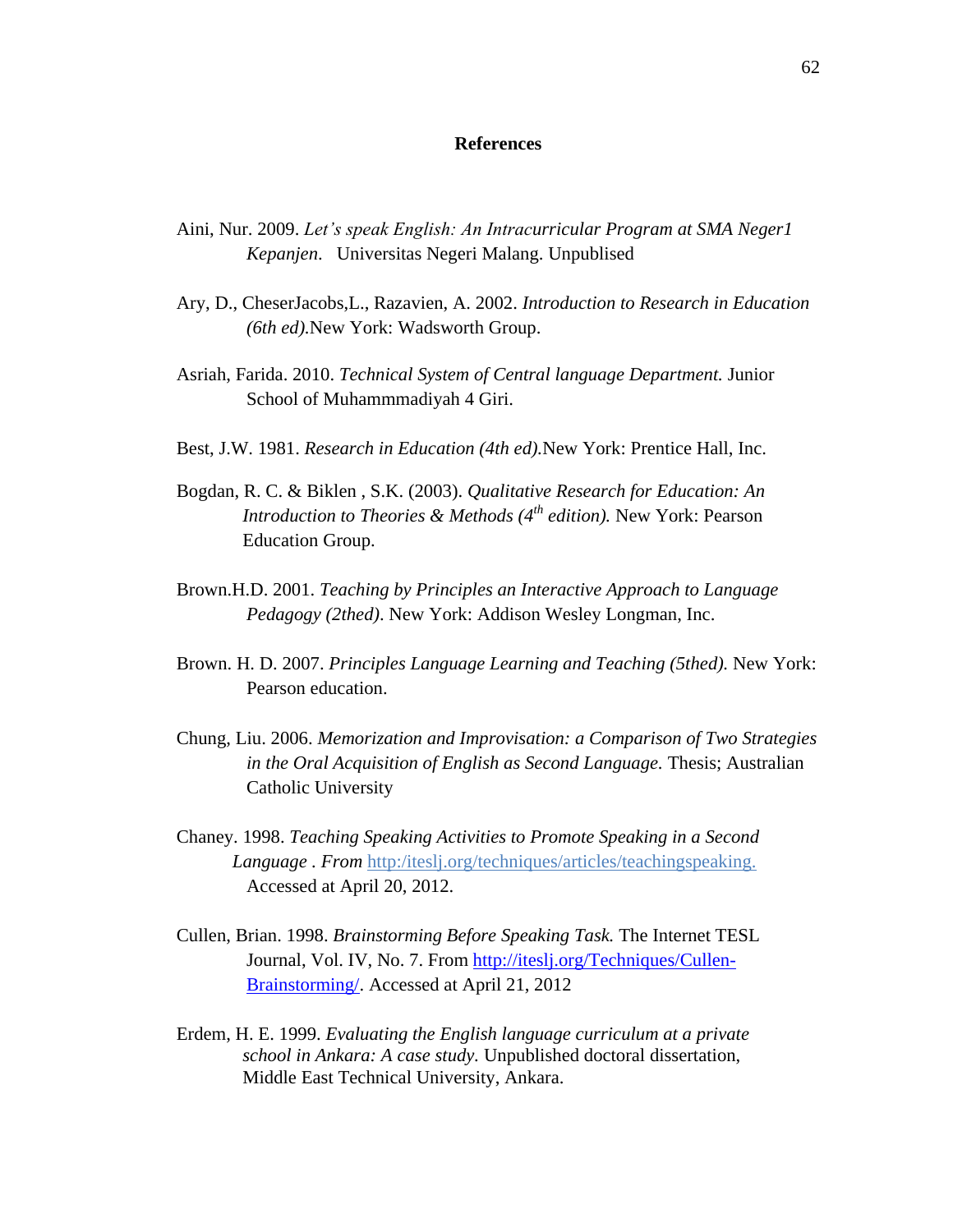Fachrurazy. 1993. *Task based activities in TEFL.* Journal: Universitas Negeri Malang

- Fauzia, Nur. 2007. *The Implementation of Teaching English in a Conversation Class at SMA Negeri 8.* Universitas Negeri Malang. Unpublised
- Gibson, Gerry. *Facilitating English Conversation Development in Large Classrooms*. 2004. The Internet TESL Journal, Vol. X, No. 9. From <http://iteslj.org/Techniques/Gibson-Conversation.html> accessed at April 21, 2012.
- Hornby, A.S. 1995. *Oxford Advanced Learner's Dictionary of Current English*. Oxford: Oxford Dictionary Press
- Kayi, H. 2006. *Teaching Speaking: Activities to Promote Speaking in a Second Language*. The Internet TESL Journal. XII.11. From <http://iteslj.org/Techniques/Kayi-TeachingSpeaking.html> accessed at April 02, 2012.
- Khoiriyah, 2010. *English Club as an Extracurricular program at SMP Negeri 3 Malang*. Universitas Negeri Malang. Unpublised
- Ningsih, Fitriya. 2008. *The Implementation of English Conversation Club as an Extracurricular activity at SMP Negeri 18 Malang*. Universitas Negeri Malang. Unpublised
- Nunan, D. 1991. *Language Teaching Methodology: a Textbook for Teachers.*  Prentice Hall International: UK Ltd.
- Nunan, D. 1992. *Research Methods in Language Learning.* Cambridge University Press: United States of America.
- Vandiver, Bert. 2011. *The Impact of School Facilities on the Learning Environment.* Dissertation; Capella University.
- Washburn, N. & Christianson, K. 1995. *Teaching Conversation Strategies Through Pair-Taping.* The Internet TESL Journal, Vol. 2, No. 3, March 1996. From <http://iteslj.org/Techniques/Christianson-PairTaping.html> accessed at April 21, 2012.